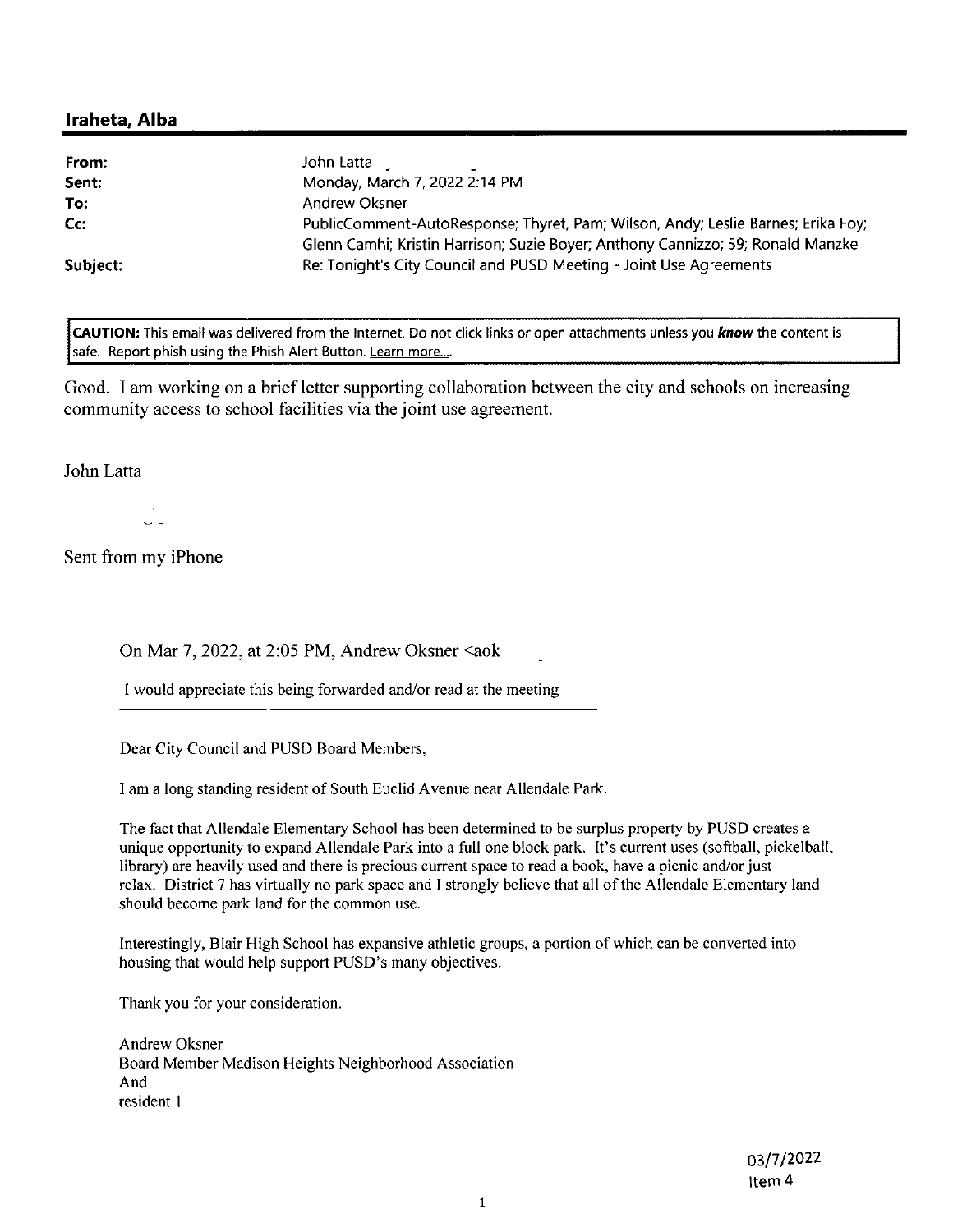| From:    | Andrew Oksner <                                                                                           |
|----------|-----------------------------------------------------------------------------------------------------------|
| Sent:    | Monday, March 7, 2022 2:06 PM                                                                             |
| To:      | PublicComment-AutoResponse; Thyret, Pam; Wilson, Andy; Leslie Barnes                                      |
| Cc:      | John Latta; Erika Foy; Glenn Camhi; Kristin Harrison; Suzie Boyer; Anthony Cannizzo; 59;<br>Ronald Manzke |
| Subject: | Tonight's City Council and PUSD Meeting - Joint Use Agreements                                            |

CAUTION: This email was delivered from the Internet. Do not click links or open attachments unless you know the content is safe. Report phish using the Phish Alert Button. Learn more....

I would appreciate this being forwarded and/or read at the meeting

Dear City Council and PUSD Board Members,

I am a long standing resident of South Euclid Avenue near Allendale Park.

The fact that Allendale Elementary School has been determined to be surplus property by PUSD creates a unique opportunity to expand Allendale Park into a full one block park. It's current uses (softball, pickelball, library) are heavily used and there is precious current space to read a book, have a picnic and/or just relax. District 7 has virtually no park space and I strongly believe that all of the Allendale Elementary land should become park land for the common use.

Interestingly, Blair High School has expansive athletic groups, a portion of which can be converted into housing that would help support PUSD's many objectives.

Thank you for your consideration.

**Andrew Oksner** Board Member Madison Heights Neighborhood Association And resident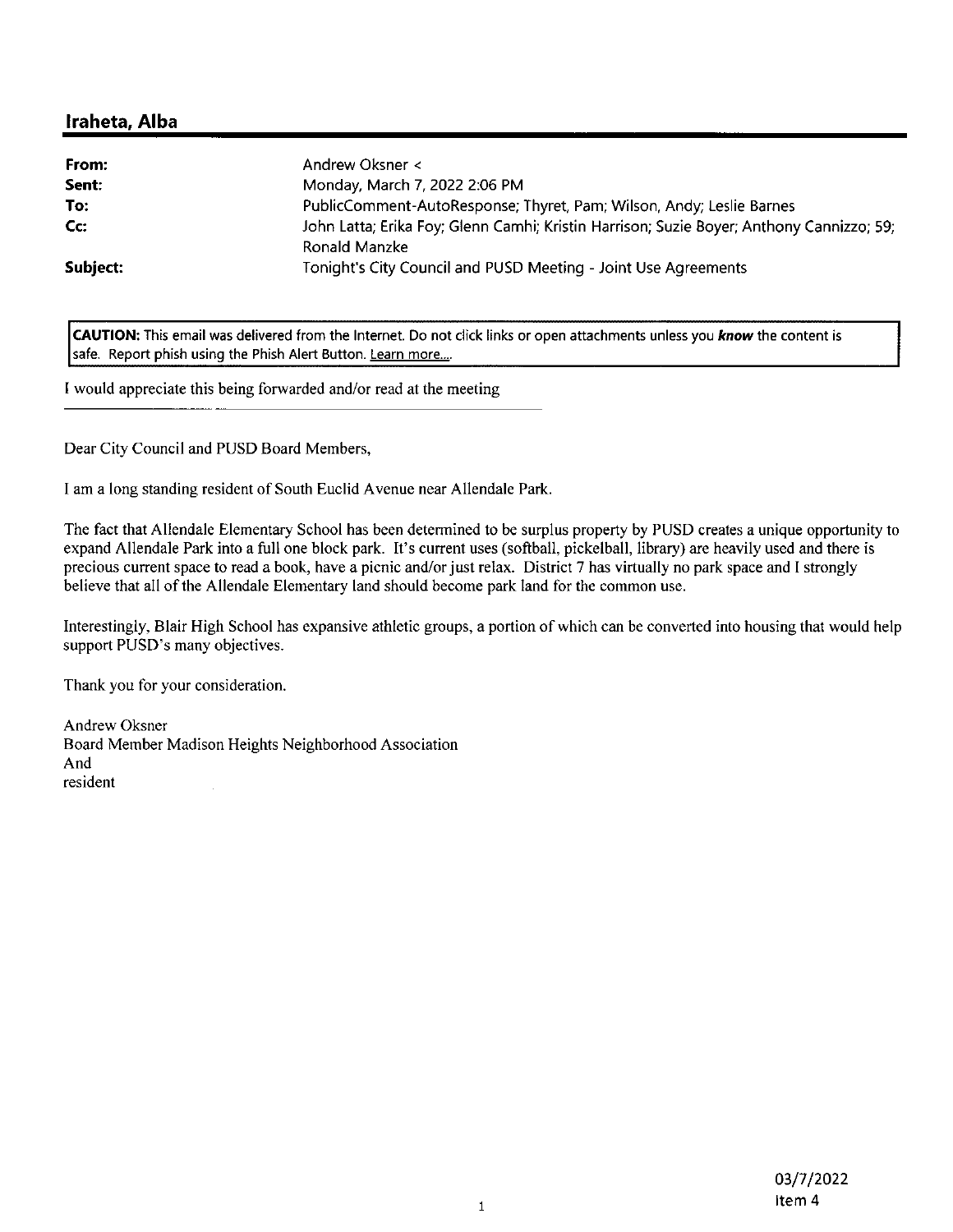From: Sent: To: Subject:

Erika Foy < Monday, March 7, 2022 1:38 PM PublicComment-AutoResponse Item 4

CAUTION: This email was delivered from the Internet. Do not click links or open attachments unless you know the content is safe. Report phish using the Phish Alert Button. Learn more....

ł>

Good evening Mayor, Council and PUSD,

I think this is really an opportune time to discuss what is becoming really obvious, the lack of walkable and accessible open/park space in the areas where we are rezoning for high density housing in most of our upcoming specific plans. How many families will go without easy access to have grass under their feet or a beautiful shade tree to sit under when we have hot summer days? How many children will grow up without a place to play in their neighborhood that is within walking distance? As you are aware, I find it hard to believe we have massive plans for housing without accessible park maps within our specific plans to guide this council and PUSD in creating a healthy and gracious living for all. I would be grateful if the council could ask the following questions-

- 1. Can we use park fees to purchase PUSD properties for open space?
- $2.$
- $3.$  Is
- 4. PUSD willing to either sell empty properties or provide more joint use agreements for this reason?
- 5.
- 6. Can the task force of Early Childhood Development look at accessible open space for our specific plans and recommend areas where kids are really lacking in open space?

In light of all we are learning now about the risks of high-density living, long-term exposure to poor air quality, and the relationship between building to the urban edge and the urban heat island index, I believe the citizens of Pasadena should be alarmed by the city's current plans for development without a plan to create more open space and insist on in-ground tree plantings in what little open space is being added. I urge this council to take the time to ask hard questions about the true risks and benefits of the high-growth, pro-housing model the city has put in place with each specific plan without looking at the entire "livable" picture of what residents and kids need for healthy living.

Thank you, Erika Foy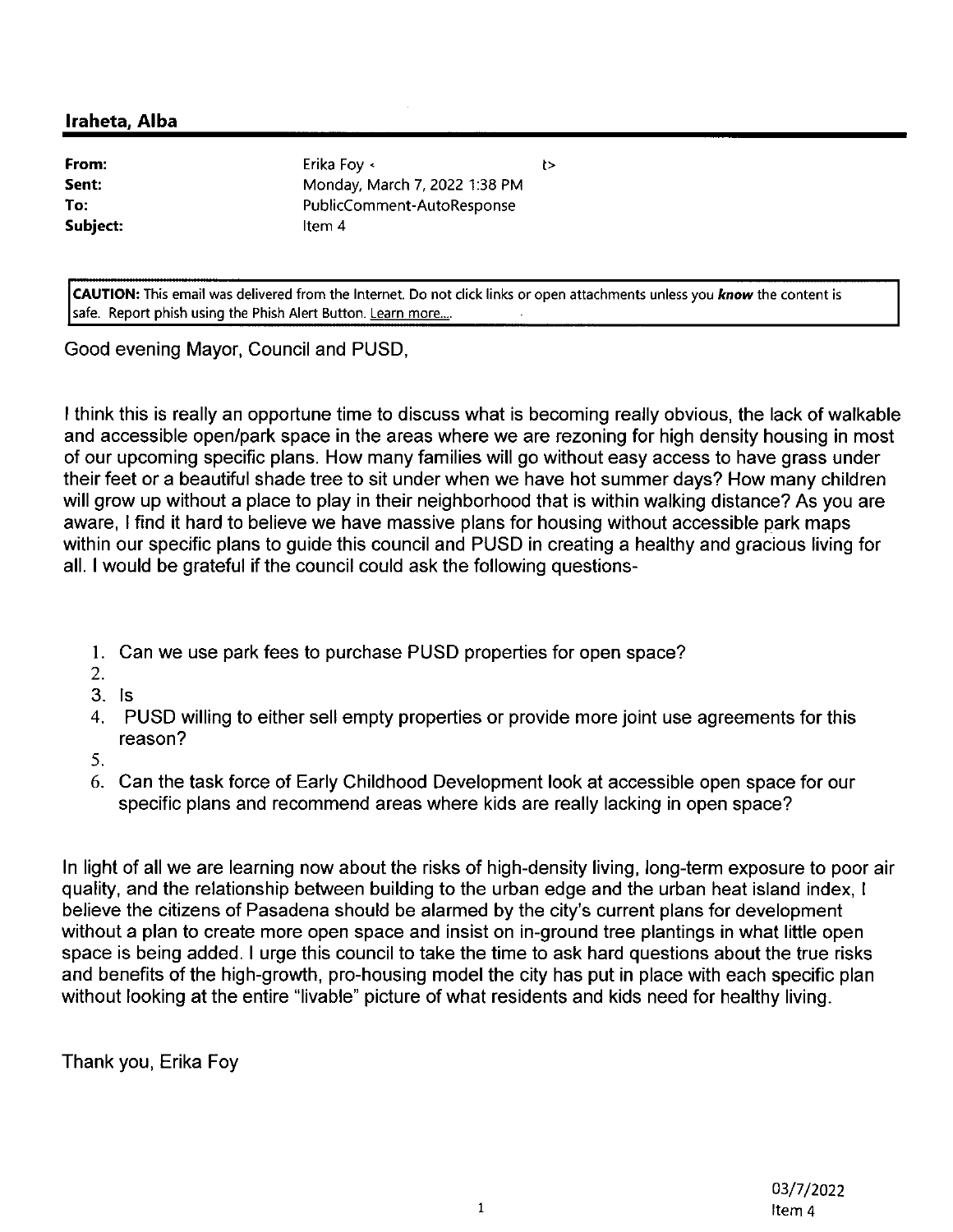

March 7, 2022

The Honorable Mayor Victor Gordo and Members of the City Council and Pasadena Unified **School District** 175 North Garfield Ave. Pasadena, CA 91101

### **RE: PUSD Joint Use Agreement**

The Madison Heights Neighborhood Association supports extending and expanding the Joint Use Agreement to allow the wider community to use school recreational and other facilities when not in use by the schools. We hope the priority of use could be expanded to allow individuals to use the tennis courts, tracks, fields and other facilities as well. It is unfortunate that many school facilities and locked up when they could be used by citizens.

We also support the City conversion of surplus PUSD facilities into parks open to the community. For example, we strongly support converting all of the Allendale Elementary land into park land for the common use, particularly since District 7 has virtually no park space and it would be a natural extension of the one small park area that does exist.

Thank you very much.

John Latta **President, MHNA**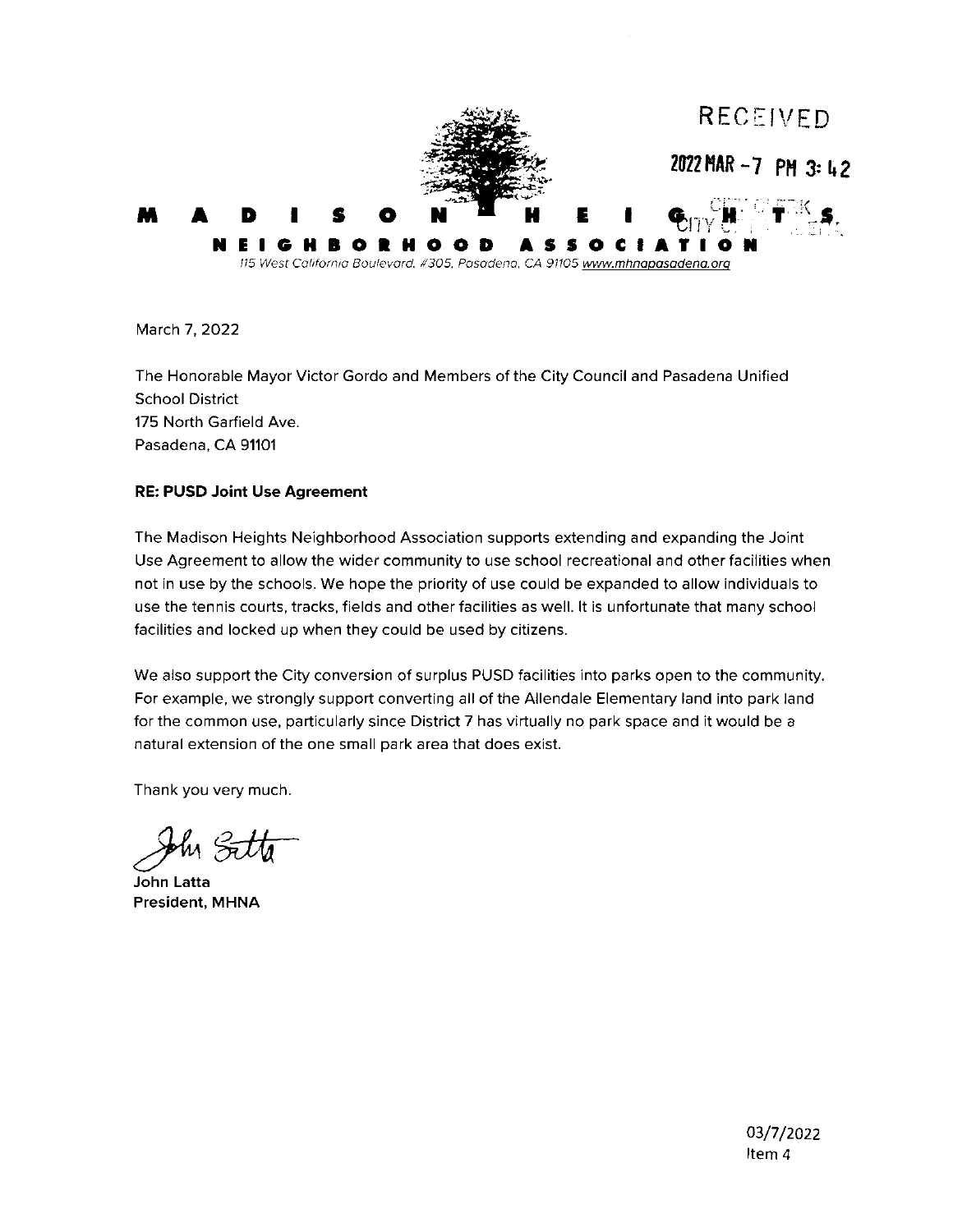| Monday, March 7, 2022 2:55 PM |                                                                         |
|-------------------------------|-------------------------------------------------------------------------|
| PublicComment-AutoResponse    |                                                                         |
| Open Space in Pasadena        |                                                                         |
|                               | I want to order a book titled "Huck and Miguel" Please accept my order. |

**CAUTION:** This email was delivered from the Internet. Do not click links or open attachments unless you *know* the content is safe. Report phish using the Phish Alert Button. Learn more....

We are all aware that there is a housing shortage in Pasadena and California. We also know that in order to help house our residents, more apartments and condos are being built throughout our city. But we also know that a city without open space will become a slum and none of us want such an outcome. That is why the proposal by Livable Pasadena to repurpose unused recreational space by schools is a wonderful idea. It will allow more places for children to play, for community gardens to develop and for people to find tranquil places to relax and enjoy the remarkable climate of California. Let's make that as much a priority as we are now making the building of new condos and apartments. We need a balance of nature and housing. That's the Pasadena way.

Christle Hintz

Sent from Mail for Windows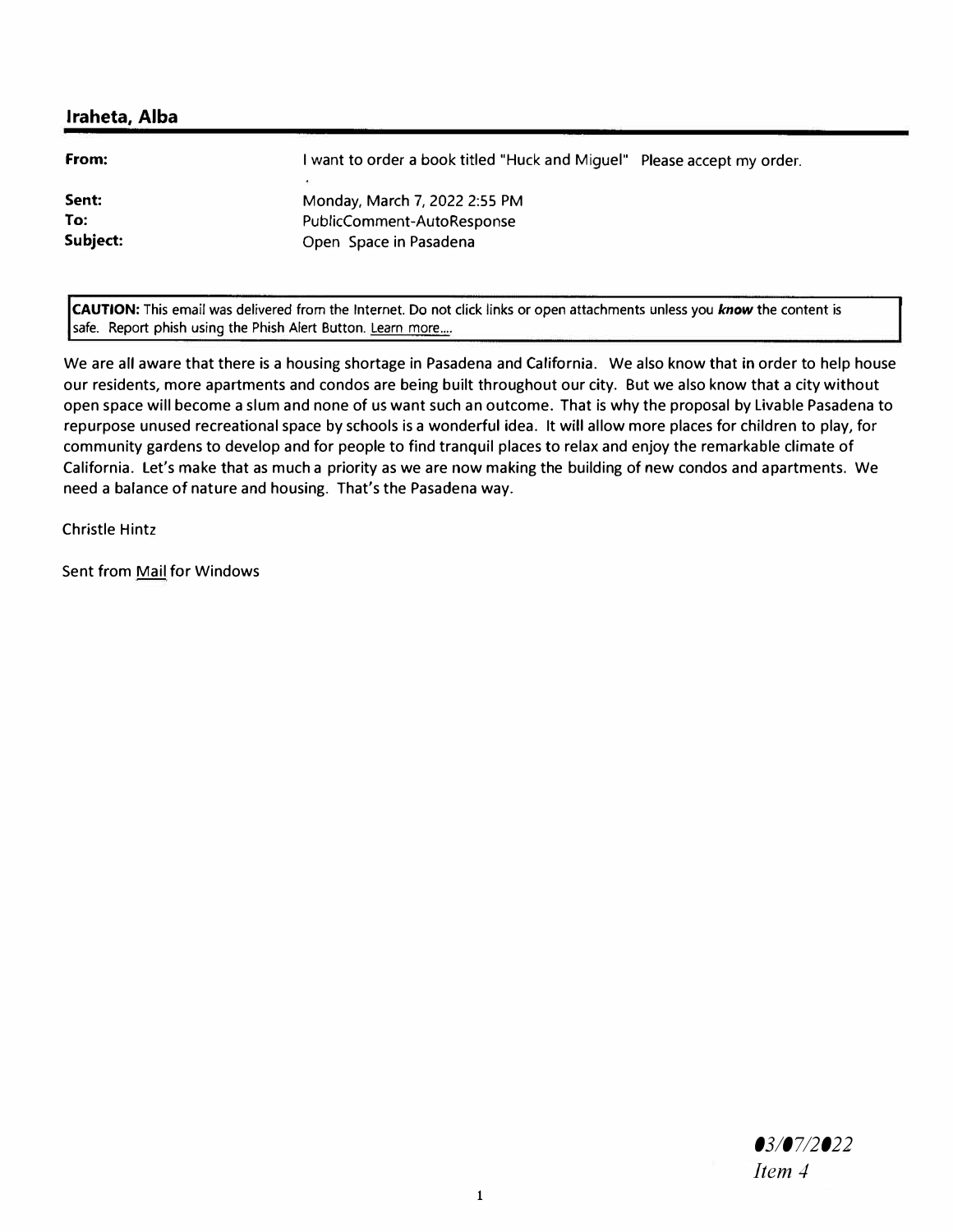| From:    | Andrew Oksner <                                                      |  |
|----------|----------------------------------------------------------------------|--|
| Sent:    | Monday, March 7, 2022 2:40 PM                                        |  |
| To:      | PublicComment-AutoResponse; Thyret, Pam; Wilson, Andy; Leslie Barnes |  |
| Subject: | Re: Tonight's City Council and PUSD Meeting - Joint Use Agreements   |  |

**CAUTION:** This email was delivered from the Internet. Do not click links *or* open attachments unless you *know* the content is safe. Report phish using the Phish Alert Button. Learn more....

Typo corrected...

I would appreciate this being forwarded and/or read at the meeting

Dear City Council and PUSD Board Members,

I am a long standing resident of South Euclid Avenue near Allendale Park.

The fact that Allendale Elementary School has been determined to be surplus property by PUSD creates a unique opportunity to expand Allendale Park into a full one block park. It's current uses (softball, pickelball, library) are heavily used and there is precious current space to read a book, have a picnic and/or just relax. District 7 has virtually no park space and I strongly believe that all of the Allendale Elementary land should become park land for the common use.

Interestingly, Blair High School has expansive athletic land, a portion of which can be converted into housing that would help support PUSD's many objectives.

Thank you for your consideration.

Andrew Oksner Board Member Madison Heights Neighborhood Association and resident

> 03/07/2022 Item 4